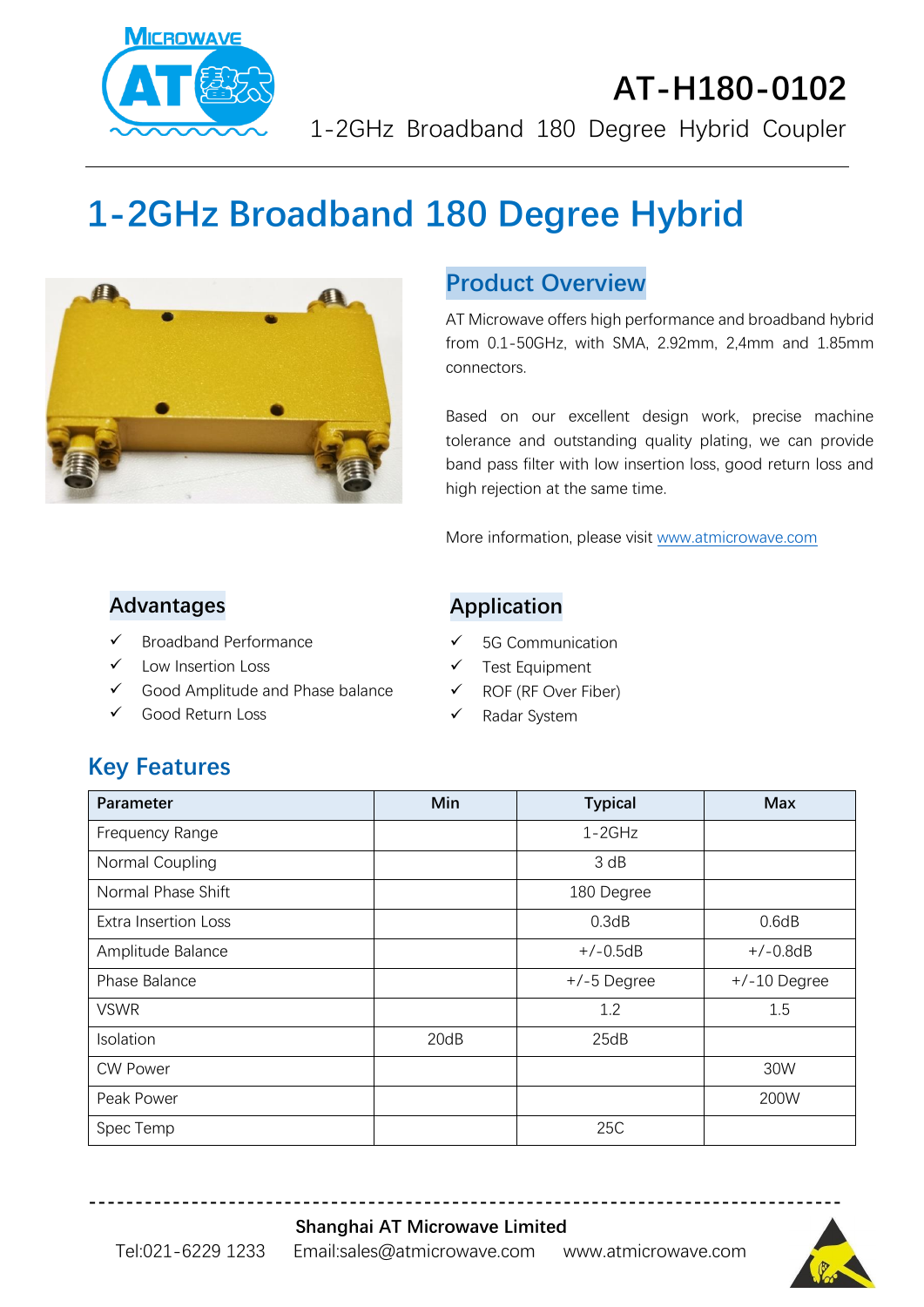

# **AT-H180-0102**

1-2GHz Broadband 180 Degree Hybrid Coupler

#### **Mechanical Information**

| <b>Item</b>   | <b>Description</b> |  |
|---------------|--------------------|--|
| Input Port    | <b>SMA Female</b>  |  |
| Output Port   | <b>SMA Female</b>  |  |
| Case Material | Aluminum           |  |
| Finish        | Painted            |  |
| Weight        | 80 <sub>q</sub>    |  |
| Size:         | See outline        |  |

### **Absolute Maximum Ratings Table**

| Parameter                   | Value            |
|-----------------------------|------------------|
| RF Input Power CW           | 30W              |
| Operating Temperature(note) | $-40$ to $+85C$  |
| Storage Temperature         | $-65$ to $+125C$ |

### **Notes:**

- 1. Datasheet may be changed according to update of MMIC, Raw materials , process, and so on.
- 2. This data is only for reference, not for guaranteed specifications.
- 3. Please contact AT Microwave team to make sure you have the most current data.

## **Dimension:** (unit in mm)